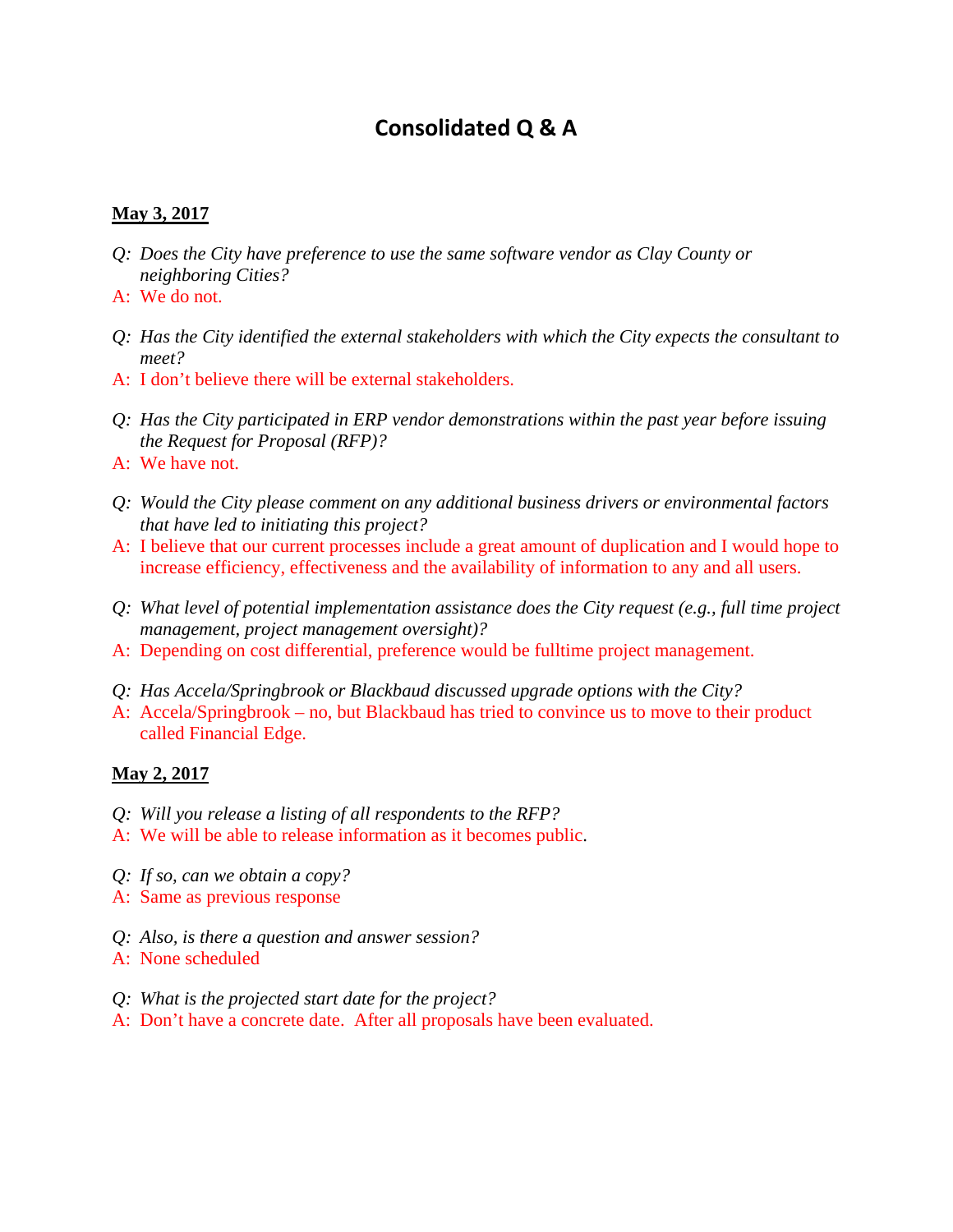### **May 1, 2017**

- *Q: I believe that I have a singular solution that will provide what you seek in two of your open requests (Financial Analysis and ERP). Would you want this provided in two separate documents or a singular document aimed at both. I see opportunity to cross utilize the implementation of our solution that would provide you with the information sought in the RFI.*
- A: For comparative purposes, I would prefer two separate documents but please feel free to explain the cross utilization of your product in each response.
- *Q: Municipal Utility My recollection from my time living in the area, the City has a municipal utility for electric and water (maybe waste/storm water too). Does the Utility use the same financial system as the City or do they operate on a separate software environment?*
- A: Currently they operate on a separate platform but utility billing is something we may look at adding in the future so want to take it into consideration in preparing & evaluating an RFP.
- *Q: If the Utility shares the use the same system with the City are we correct in assuming we would include them in the needs assessment scope?*
- A: Maybe to some degree.
- *Q: If the Utility uses separate software for Financials and CIS/Utility Billing is there a need to include the requirement for identifying interface/integration needs between the Utility's system and the City's new ERP system?*
- A: No.
- *Q: Other Functional System Interface/Integration Needs Since the scope of the RFP focuses on Financials and People Management (HR/Payroll), we assume there may be a need for interface/integration with other enterprise systems within the City. Can you tell us if you want to include scope to identify interface/integration needs with any of the following software applications:* 
	- *a. Land Management (Application or System name: Springbrook currently) which could include Planning, Permitting, Inspections, Code Enforcement, and Business/Recurring Licensing or Registration, etc.? Interface/Integration need identification to be included in the project scope (Yes/No: \_\_\_\_\_)?* A: Not currently interfaced.
	- *b. Work Order and Maintenance Management (Application or System name: None) which would include Work Orders, Costing, Inventory Stores, etc.? Interface/Integration need identification to be included in the project scope (Yes/No: \_\_\_\_)?*  A: No
	- *c. Fleet Management (Application or System name: PubWorks) which could include fuel management system, parts inventory, cost of operation, etc.)? Interface/Integration need identification to be included in the project scope (Yes/No:\_\_\_\_)?*  A: Not currently interfaced.